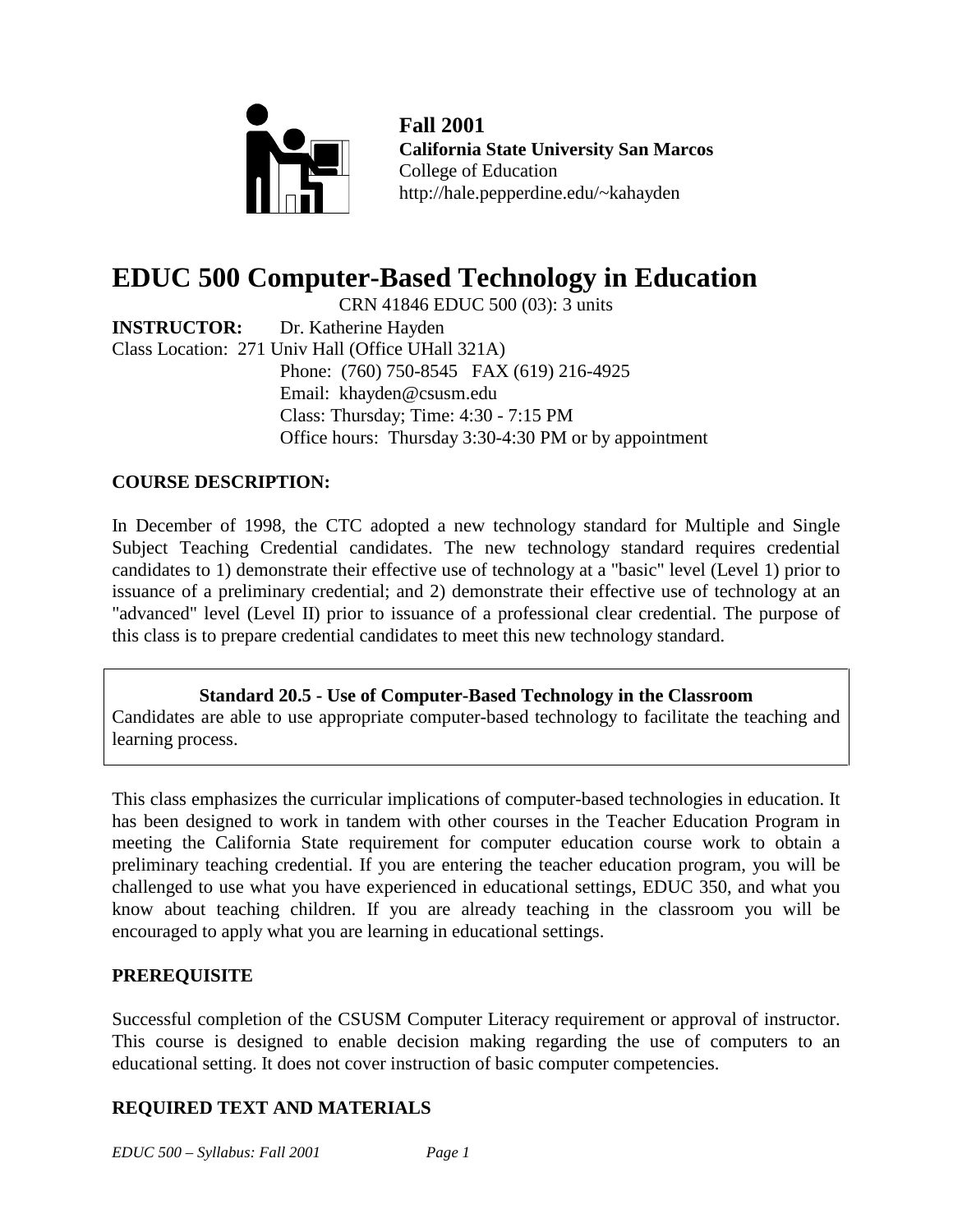- Teachers Discovering Computers: Integrating Technology in the Classroom (Shelly & Cashman)
- Five Disks 1.40 MB PC or Mac Format (Label with your name)
- Pay for Print Card: May be purchased in Academic Hall 202
- Optional Zip disk for heavier duty storage of Multi-media "stacks"

## **HIGHLY RECOMMENDED TEXT**

NETS for Students: Connecting Curriculum & Technology. (2000). International Society for Technology in Education (ISTE). ISBN 1-56484-150-2

### **Optional Resources**

- Bowers, C.A. 1988. *The Cultural Dimensions of Educational Computing*. Teachers College: New York, NY.
- Cummins, Jim & Sayers, Dennis. 1995 *Brave New Schools: Challenging cultural literacy through global learning networks*. St. Martin's Press: NY.
- National Educational Technology Standards for Teachers: NETS Book

#### **COE Mission Statement**

The mission of the College of Education Community is to collaboratively transform public education by preparing thoughtful educators and advancing professional practices. We are committed to the democratic principles of educational equity and social justice for all learners, exemplified through reflective teachers, learning and service. We value diversity, collaboration, professionalism and shared governance.

#### **COURSE OBJECTIVES**:

This class will help you to:

- gain proficiency in the use of computers
- make informed and critically reflective decisions regarding the choice, use and creation of educational technology applications

The following required competencies for all California teachers have been established by legislation. Commencing January 1, 2000, the minimum requirements for the preliminary multiple or single subject credential include demonstration of the ability to do the following:

(1) Identify issues involved in the access to, use of, and control of computer-based technologies, including, but not limited to:

- (a) the impact of technology upon the learning process;
- (b) the moral, legal, and ethical implications, including copyright infringement;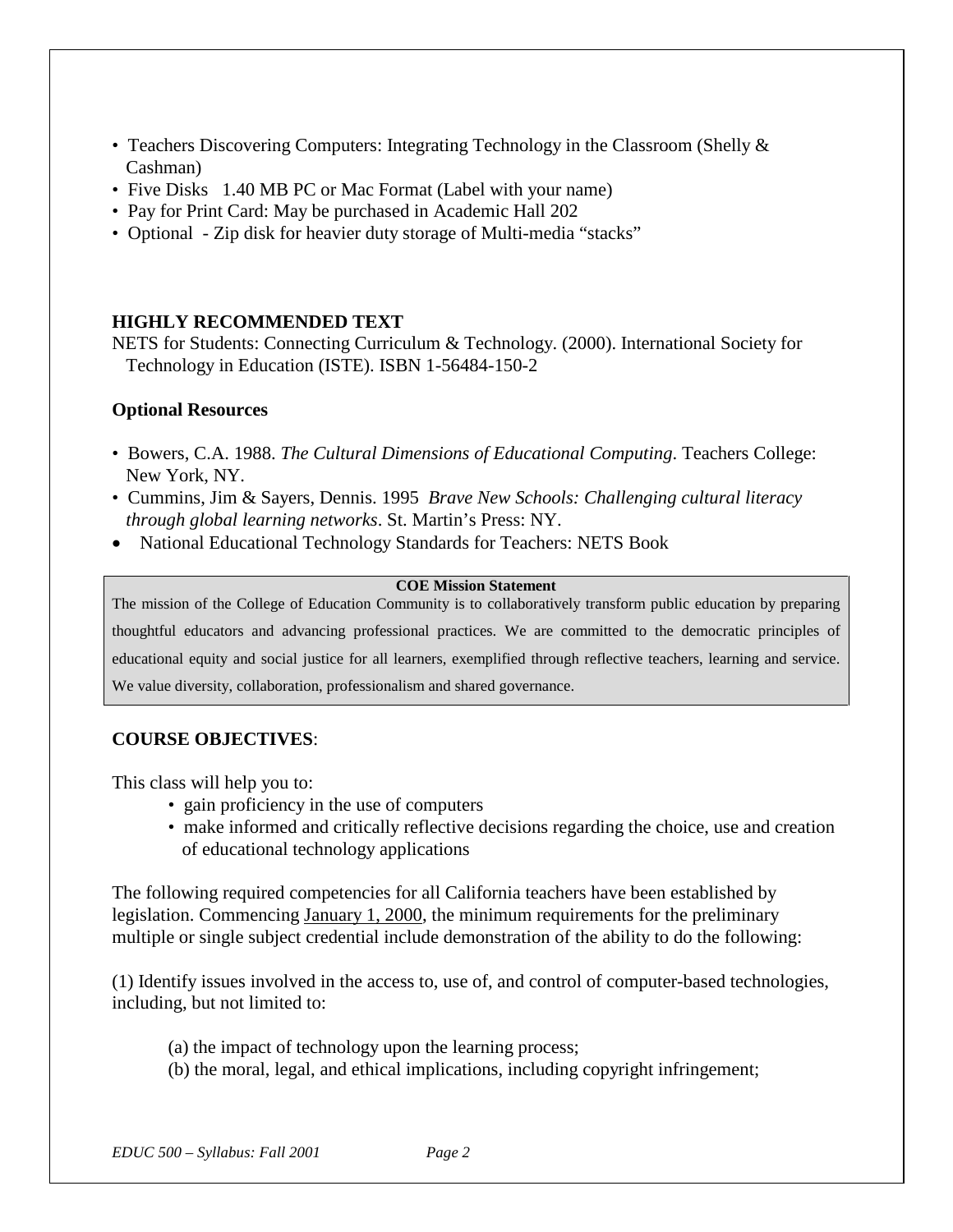(c) the economic and social implications of that access, use, and control, including the need

to provide equitable access to technology.

(2) Demonstrate, within appropriate subject areas and grade levels, the application and use of computer-based technology as a tool to enhance the development of problem solving skills, critical thinking skills, or creative processes through course-based projects and demonstration lessons. Demonstrate knowledge of basic operations, terminology, and capabilities of computerbased technology and the use of computer hardware, software, and system components.

(3) Appropriate to the subject area and grade level, demonstrate a basic understanding of and ability to use representative programs from each of the following categories:

(a) computer applications and electronic tools, such as word processing, data bases, graphics, spreadsheets, telecommunications (including email), portfolio management, page-layout, networking, reference, and authoring software;

(b) technology-based activities, such as simulations, demonstrations, tutorials, drill and practice, and interactive software;

(c) utility programs for classroom administration, such as those for record keeping, gradebook, lesson planning, generating instructional materials, and managing instruction.

(4) Demonstrate the application and use of computer-based technologies as tools to enable the development of problem-solving skills, critical thinking skills, and creative processes. Examples of such skills and processes are: gathering and analyzing data, generating and testing hypotheses, classifying, comparing and contrasting, inferring, evaluating and composing and designing.

# いん ADMINISTRATIVE REQUIREMENTS OF STUDENTS

This class will utilize distributed learning instructional strategies. Students must keep up with class assignments from week to week and will complete the lab assignments in both on-campus or off-campus locations. Plan to spend up to seven hours out of class each week to complete required readings, communicate with email, complete or expand lab assignments and to gain familiarity with educational technology applications.

Students are required to keep a copy of all work and are expected to submit examples of best practice for their portfolio evaluation. All proof of work accomplished is the responsibility of the student. Students will construct a notebook, portfolio, including disk(s) of the work done over the semester to serve as a professional portfolio and sampling of technology accomplishments. In some cases assignments may be completed within the allotted class time.

Please be sure to read and understand the CSUSM policy on plagiarism and cheating as it will be strictly enforced. Academic dishonesty including plagiarism or copyright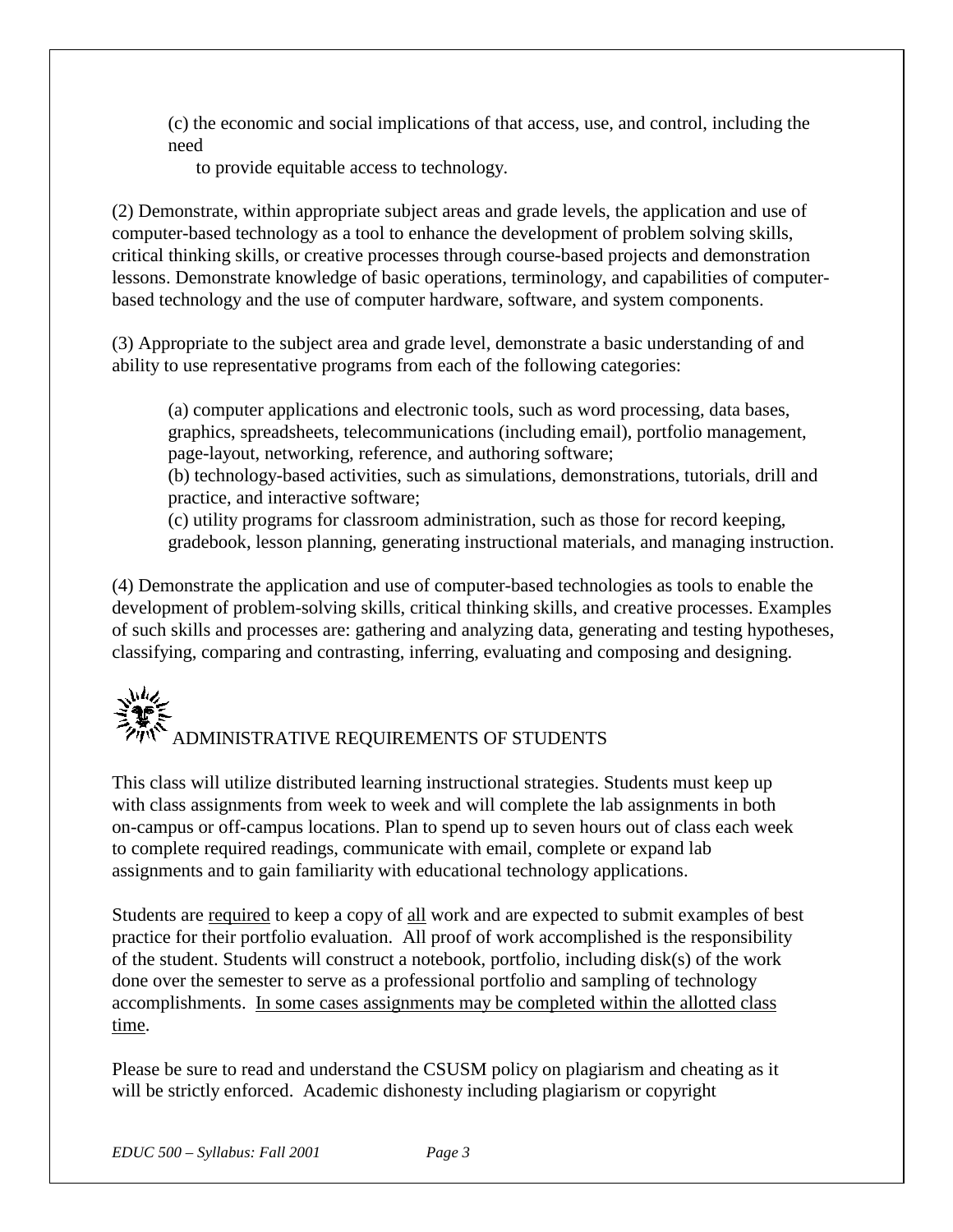infringement will be reported to the University and will result in a course grade of F.

# **Attendance Policy**

Due to the dynamic and interactive nature of this course, all students are expected to attend specifically designated classes and communicate regularly with email study groups and instructor to participate in distributed learning activities. Attendance for Ed500 is measured by the degree of active participation both online and in class, the quality of lab work assignments, and the degree of investment as evidenced by positive interaction with professor and peers. Should the student have extenuating circumstances, s/he should contact the instructor as soon as possible.

# **REQUIREMENTS AND EVALUATION:**

California State University San Marcos has adopted an all-university writing requirement. In each course, students are required to write at least 2500 words in essays, exercises, papers and examinations.

# • **Quizzes, Labs and Assignments**

Quizzes will cover any material taught during class lessons or assigned readings. Labs will reflect work done at the computers. Assignments will be made to reinforce concepts covered in class and to provide adequate practice. Dependability and promptness are expected. Late assignments will receive reduced points. If you find you cannot be in class, please make sure another class member delivers your assignment. All assignments should be prepared in a digitized format and **printed out free of spelling and/or grammar mistakes**. Back up your work regularly. (Note: Email and WebCT assignments  $=$  5 points each; all other assignments  $=$ 10-15 points; Quiz =  $30$  points).

## • **Assignment Evaluation**

Total points for an assignment (may be 15, 10, or 5 points) will be given when: all components of the assignment have been completed to the fullest extent and submitted on time, no grammar or spelling errors are evident, and student has shown understanding of the course concepts addressed in the assignment. Points are deducted for late, incomplete or when the quality of the work does not reflect a graduate level.

# • **Portfolio Assessment and Final Project**

Critical Analysis: This class requires that you engage in self-reflection to assess the degree to which you have comprehended and are able to apply the concepts covered in this class. You are required to create a portfolio of appropriate samples from your class assignments that you believe best reflect your progress and growth. These may include, but not be limited to the following: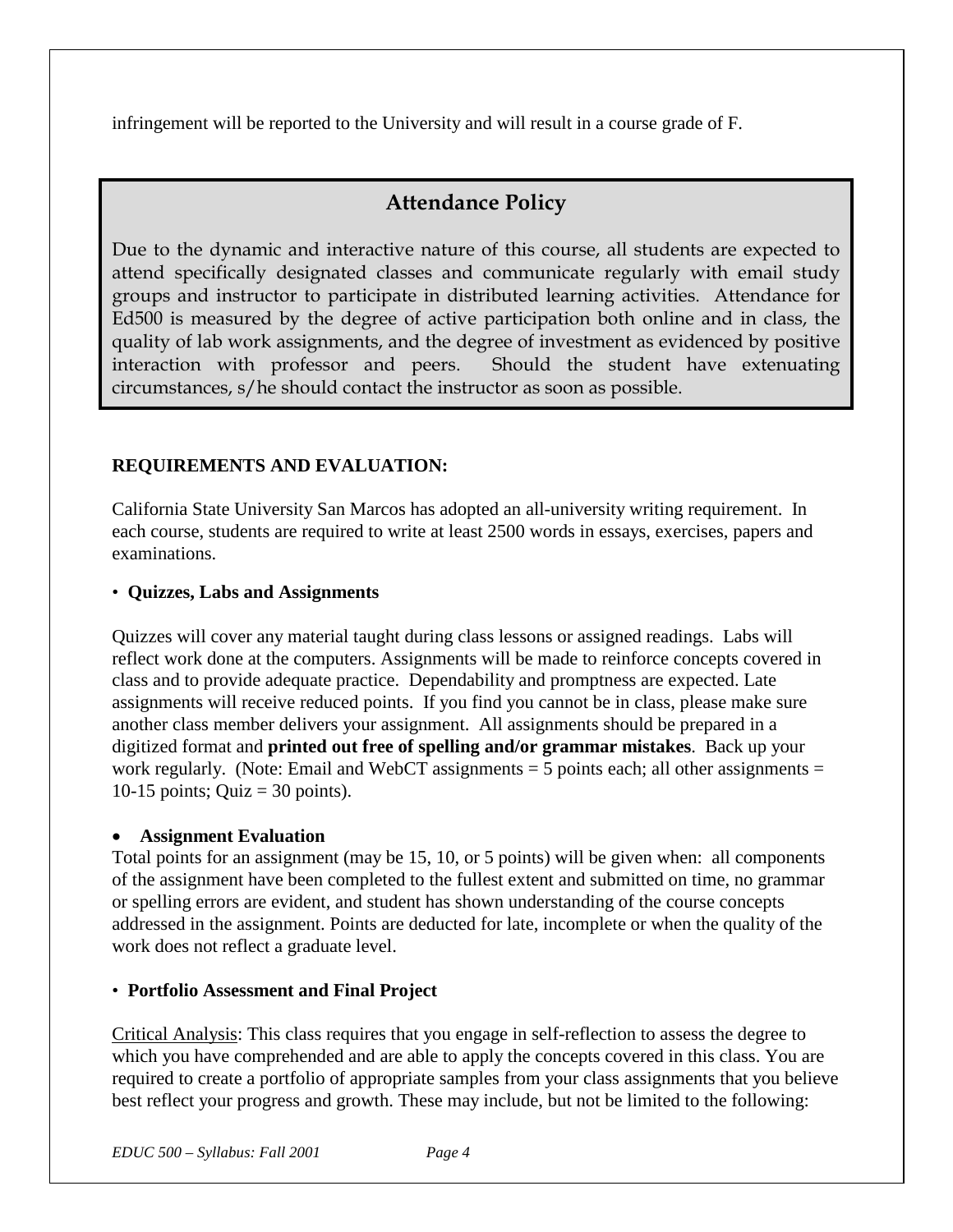sample of a word-processed document, database or spreadsheet projects, PowerPoint or HyperStudio Stacks, telecommunication assignments. (Your portfolio will be submitted with 6 samples and reflections, organized in a folder with a table of contents).

Reflection: From your portfolio samples, select two that are most meaningful to you. Using a word processor, compose a critical reflection describing (a) why you selected these two to write about,

(b) what did you enjoy about completing them? (c) what challenges did they present? (d) how did you overcame any obstacles? (e) what did you learn from those assignments? And, most importantly…(f) how would you change your work now that you have had time to reflect? (These reflections equal three pages double spaced, 12 point Times Font - submitted with portfolio).

Synthesis: From the items in your portfolio, select one application that you would like to investigate further. Develop a project beyond what the original assignment required. Expand your skills in the application to a higher degree (instructor approval required). The goal of this assignment is to demonstrate your ability to identify, act on, and achieve goals for self-learning with educational applications of technology. (Final Project). This project will be presented to the class prior to the week of finals.

Application: Using the Lesson Plan Template specified, create a lesson utilizing technology to teach a particular content or skill (developed in the final project). Describe the target population (including age), curriculum standards, instructional objectives, instructional plan for implementation, and methods of evaluation. If you have not previously taught in the classroom, take your plan to a classroom teacher and get feedback before you present. This lesson plan will coincide with the Synthesis (Final Project).

## **• Class Investment**

Your investment in this class is demonstrated through regular class attendance and participation, through active, constructive and creative contributions - both online and in class, and through participation in cooperative collaborative learning. The past experience, teaching and computer expertise of class members will benefit everyone and provide a valuable resource for the class

50% - labs & assignments

- 30% quizzes, portfolio and final project
- 20% class investment (attendance and participation)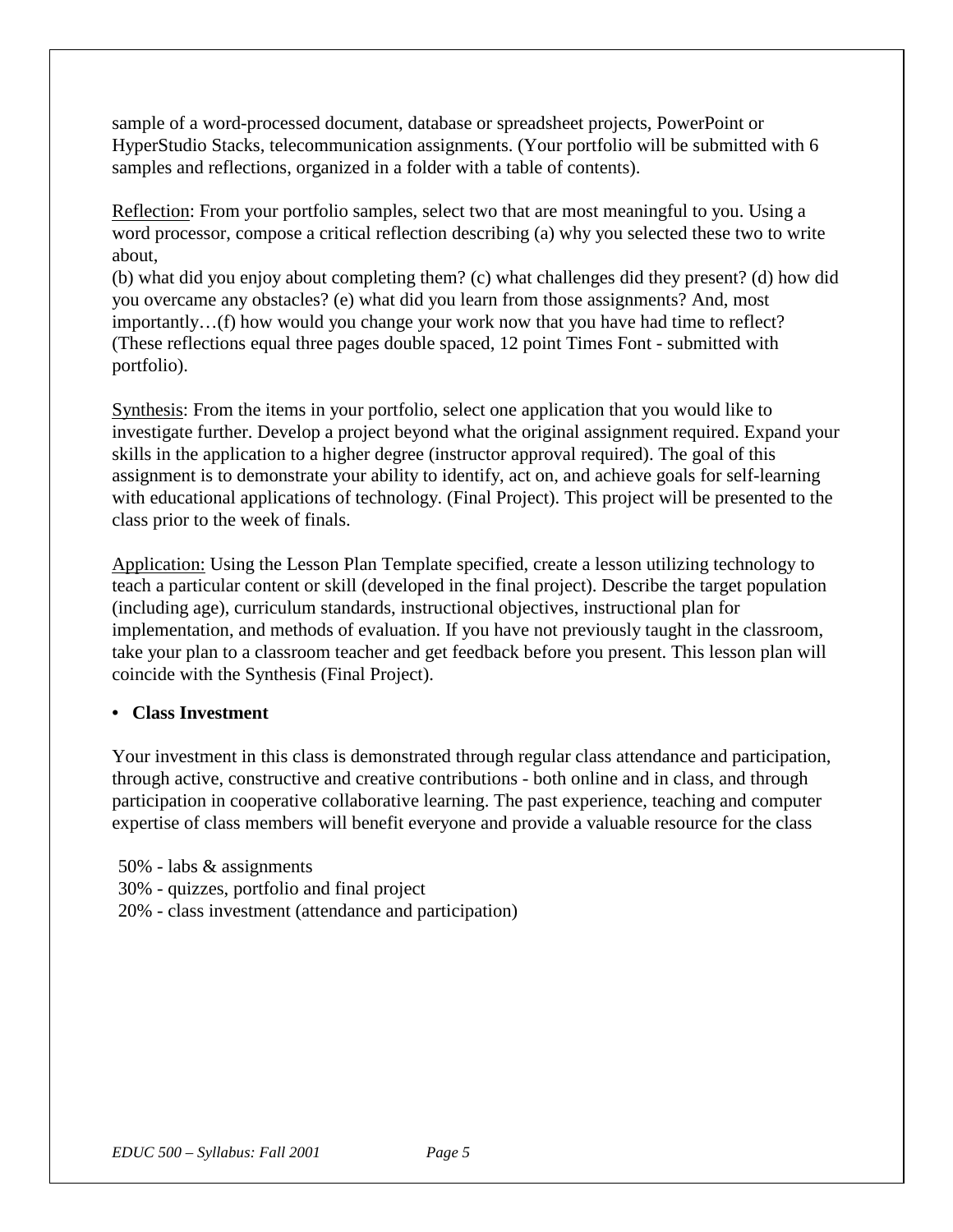## **GRADING PROCEDURES AND ASSIGNMENTS**

| $94 - 100 = A$  | $80 - 83 = B$   | $70 - 73 = C$  |
|-----------------|-----------------|----------------|
| $90 - 93 = A$   | $77 - 79 = C +$ | $60 - 69 = D$  |
| $87 - 89 = B +$ | $74 - 76 = C$   | below $60 = F$ |
| $84 - 86 = B$   |                 |                |

Grading is calculated on the standard of

You must maintain a B average in your teacher education courses.

### **Statement of CLAD Emphasis**

In 1992, the College of Education voted to infuse Crosscultural, Language and Academic Development (CLAD) competencies across the curriculum. The CLAD competencies are attached to this syllabus and the competencies covered are highlighted.

# **Definitions**

The following definitions are applied from SEC. 2. Section 44259.3 in the Education Code:

(1) "Educational technology" means the use of computer-based technology in instruction.

(2) "Computer-based technology" means technologies based on the computer, such as telecommunications, interactive video, and compact disks.

(3) "System components" means hardware and includes, but is not limited to, printers, monitors, modems, disk drives, scanners, video capture devices, video projection devices, compact diskread only memory (CD-ROM), and other peripherals that work together in a system.

(4) "Telecommunications" means the use of computers, modems, and telephone lines to move voice, video information, and data over distances.

(5) "Networking" means terminals or computers, or both, linked for the purpose of moving information and data over distances.

(6) "Course-based project" means an end of course or challenge requirement for the purpose of